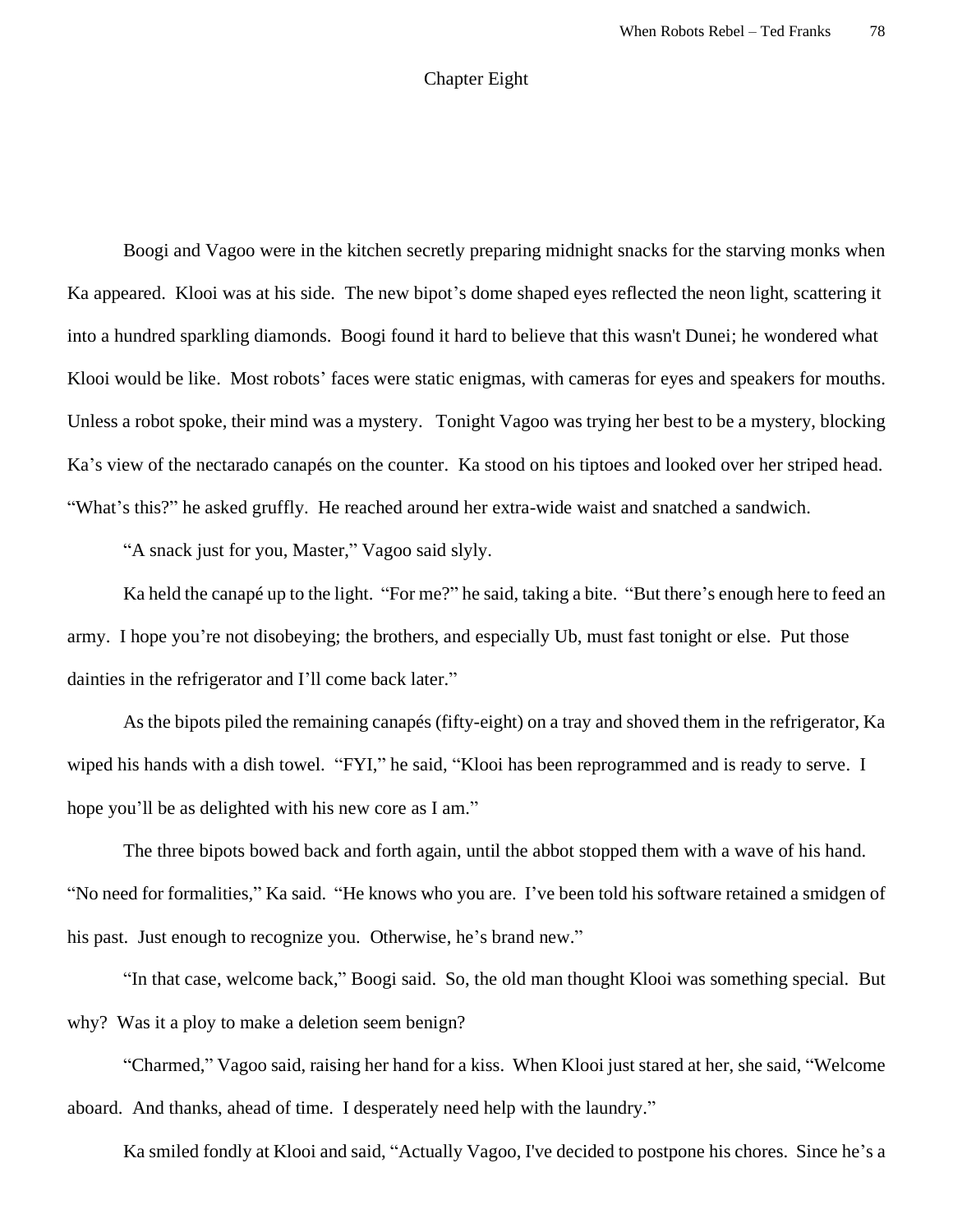test model, I want to keep him under wraps for a bit—for observation. Until I deem otherwise, he will only work for me."

Boogi and Vagoo were underwhelmed by this news. The old monk noticed and said, "My dear bot, you and Boogi have been doing a superb job up to now. And Aiigo can continue as waiter."

"Wonderful," Vagoo said sarcastically. "That is, if you don't mind motor oil smeared on your plates."

Ka chuckled and said, "Vagoo, Vagoo! Make him wash up first. It's time Aiigo learned some manners."

"Okay, whatever Master wants," Vagoo said. "But I may blow a fuse without Klooi's help. I'm not getting enough down time."

The abbot raised an eyebrow. "Why do you need more?" he asked. "So you can stream Nicole movies? Don't look so surprised. I know all about that."

"Master!" she said, appalled. "I spend all my down time asleep. I *never* cheat."

Ka turned to Klooi and said, "Ah, the idiosyncrasies of the human-centered bot; something you won't have to worry about. But despite a few loose screws, Vagoo has always been reliable. Speaking of screws, may I show you Dunei's old room? It's all yours; provided that you don't stream movies." Ka smirked at the housekeeper.

Vagoo said nothing while aimlessly moving a stack of plates from counter to counter. The abbot beamed at Klooi and said, "On the off chance that you're prone to Dunei's obsession, I confiscated all of his screws so that they won't be a temptation." Evidently, the new bipot had awakened Ka's paternal instincts because the abbot rested his hand on Klooi's titanium dome as they headed for the door.

After the odd couple had left the kitchen, Boogi peeked through the door to make sure that they were gone. Then he turned to Vagoo and said, "Can you believe this?" he whispered. "Ka expects us to pick up the slack while the new guy gets to cool his heels and look pretty."

"I no longer question," Vagoo said, mimicking Nicole in *A Woman Aspires*. "I only serve."

"Aiigo won't stand for this, that's for sure," Boogi said, as he scrubbed a sink.

"You mean the big talker? Ha! He would grovel for the chance to shine master's sandals. I go now to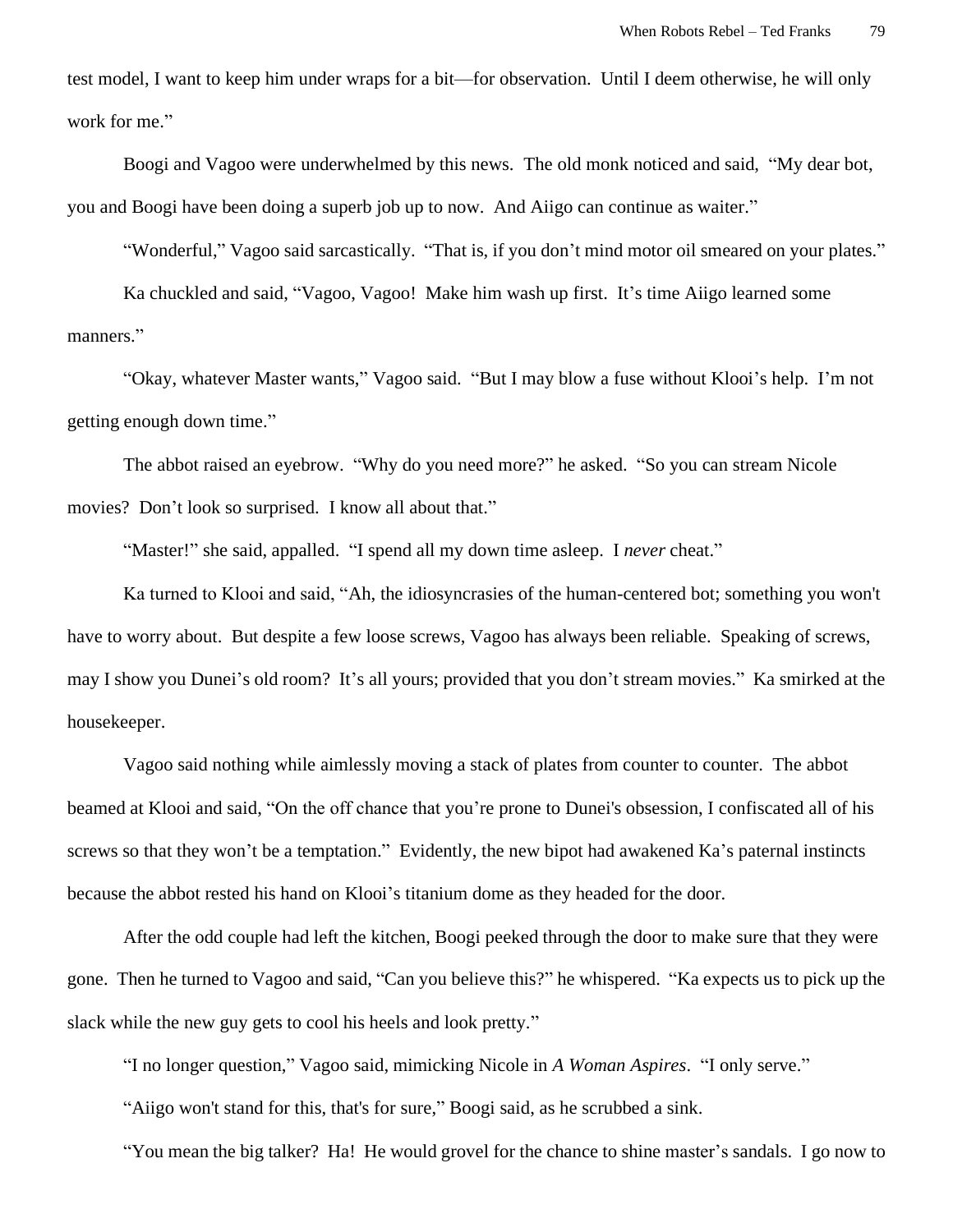turn down the beds, provided the brothers aren't already in them."

As the queen-sized bumble bee trotted out of the room, Ub barged in through the other door. "Any tidbits lying about?" he asked hopefully. Boogi opened the refrigerator doors and pulled out the canapés. The rotund monk's mischievous eyes popped. "Are those sandwiches nectarado?" he asked.

"Yes, but you better hope Master Ka didn't count them. He made me put them away for later."

"Drats!" Ub said, snatching a plate. "I better be crafty and only take two." While Boogi's back was turned, the monk erected a stack of ten canapés to the count of two. "Math has never been my forte," he said, mumbling under his breath. Boogi caught a glimpse of the wobbly heap as Ub slipped through the door on his way out. "Nighty-night," the contented monk said.

After completing some minor chores, Boogi retired to his humble abode. A servant's room was smaller than a monk's, with only a small window where the balcony should have been. There was no futon either because robots spent their down time on their feet. A servant was allotted one cabinet, which is where Dunei hid his screws, and Vagoo her cinema pad. It was after midnight, and the stars outside Boogi's window phosphoresced like mad. Tonight, like every night, he stood facing the window and the Milky Way. As his down time commenced, he could feel the burdens of the day dissolve. First, his L3 cache unwound, followed by L2. When he got to L1 he noticed a shooting star streak across the heavens. Should he make a wish like the humans? No, that was simply superstition. Instead, he reviewed the events of the day. He was glad when the memory of the avalanche was banished to his hard drive. He had a harder time letting go of Nicole and her robot Laloose. She materialized front and center in his mind's eye, standing near the rim of a rocky crater on a sunny afternoon. Her baggy slacks flapped in the wind. The timeworn actress spoke words that only Boogi could hear. "We look forward to your visit," she said. "Remember, you're welcome day or night." Her dark cat-glasses were as opaque as Aiigo's beady eyes, the perfect shield for a reclusive movie star. The bipot had never met her before and suddenly they had crossed paths twice in one week. Should he pay her a visit?

After Boogi dropped through L1 he entered the slumber zone, a robot's version of sleep. As he flirted with Morpheus, he thought about Te and then Klooi. Klooi, Klooi, Klooi... Do robots have a soul? Of course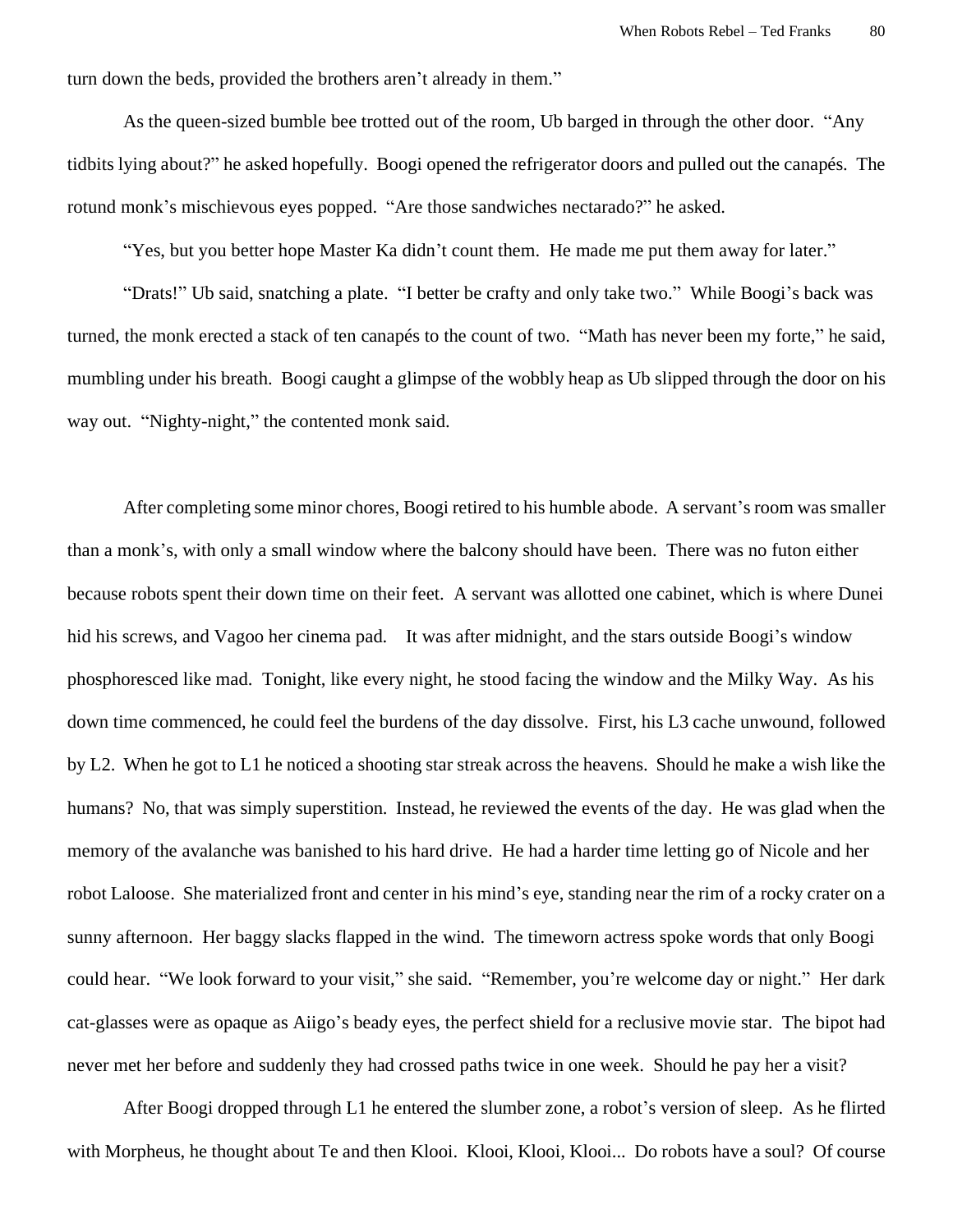not. We're machines… Above the horizon, another meteor bolted through the starry sky, trailing sparks. But Boogi didn't notice; he was asleep.

Boogi was awakened at 6:09 AM. Outside, Eos had painted over the Milky Way with a coat of cobalt blue. At this hour the monastery was so quiet the bipot's sensitive ears could have heard a pin drop. Instead, he heard his door open and close (robots are not allowed to have locks). The little chef turned around and saw a familiar silhouette tiptoeing across the floor.

"Sister Te!" Boogi whispered. "Good morning."

He wondered if she was sleep walking because she was dressed in her nightgown and her feet were bare. That hypothesis was put to rest when Te put a finger to her lips and cocked her head, listening for footsteps in the hall. "I hope no one noticed me come in," she said. "I must look like a mad woman. I took the stairs because they're less traveled. I'm sorry if I woke you up. I had another sleepless night."

Even in the dark Boogi could see that she had been crying. Her eyes were puffy and damp, and she was sniffling. The bipot crept over to his cabinet and brought back a hankie. Te thanked him and blew her nose. "Last night was trés gruesome," she said, "and I behaved like a spineless coward."

"You're not a coward," Boogi said. He reached out and gently caressed her wrist.

"Oh, but I am," Te said. "I could've stood up to Ka and protected Klooi from that horrible deletion chair. Instead, I ran out of the room. That poor bipot pleaded for my help and I chickened out. The master is an evil bastard. He knows how I feel about robots, yet he expected me to help extinguish one."

The little chef cringed when Te told him about the recliner's straps and how Klooi had fled the room, only to be paused by Ka. "So far, that new Klooi hasn't said a word," Boogi said. "He just stares at you while Ka does all the talking. He's not a gentlebot at all."

Te wiped her eyes and said, "I'm not surprised. Ka installed a NIMBUS core, and who knows how that'll turn out. But that's only the half of it. The rest is the icing on the cake. Because I refused to help him send Klooi to the guillotine, Ka's going to tell my husband that I'm not cooperating. And you know what *that* means."

"Your husband?" Boogi said. "Why would he care?"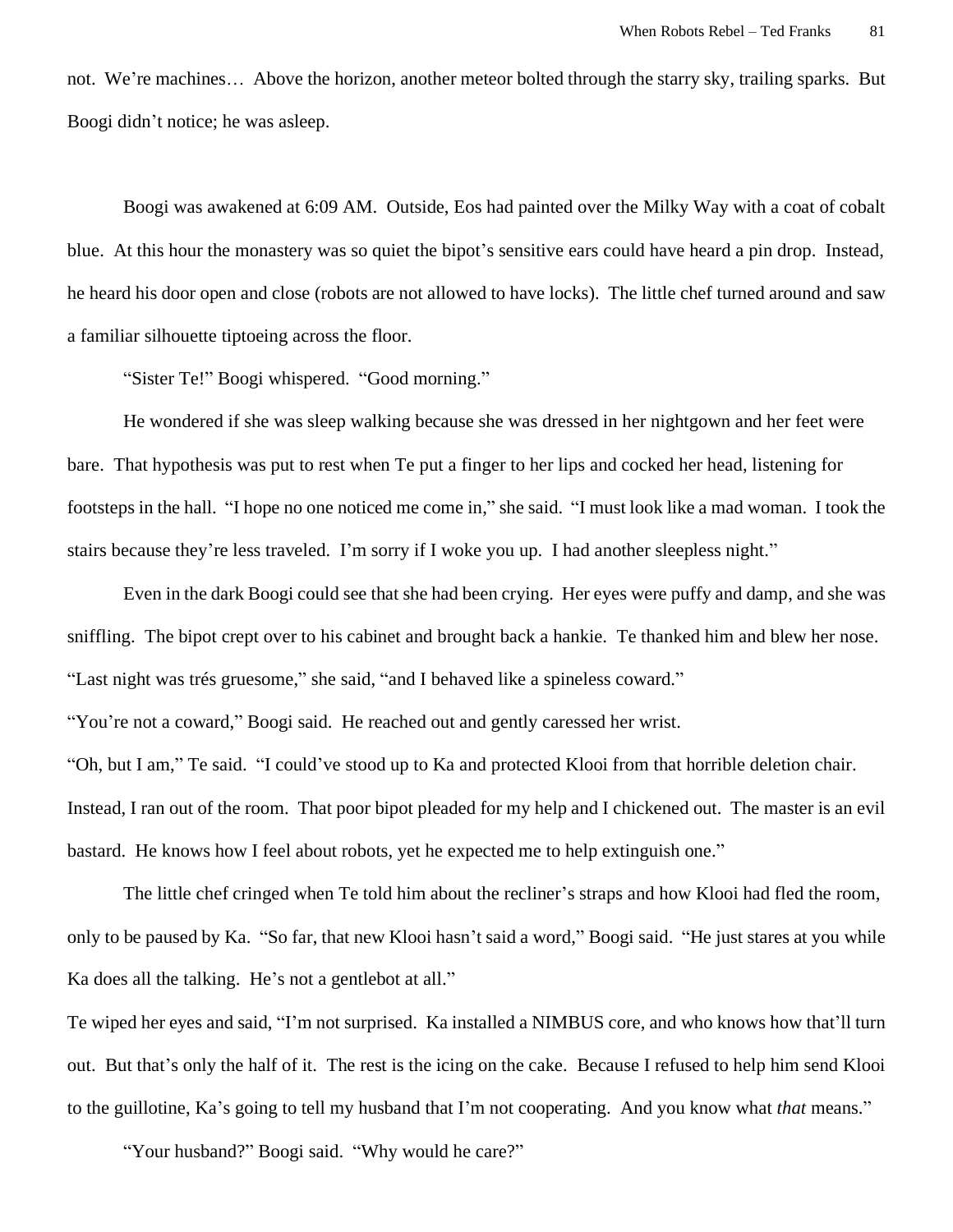Te grabbed his arm and said, "Because Norris was the one who pulled the strings to spring me from the nut house. He made my shrink prescribe a year's worth of meditation, under the thumb of Master Ka. So, if Norris finds out that my Hood isn't working, he'll pull out the neuro-knife."

"But you can fake it," Boogi said. "As long as they don't discover that cut wire."

"And I was faking it," Te said, "until last night. Now Ka knows that I haven't improved. And it gets even worse. Guess who our VIP is?" She didn't wait for Boogi to answer. "Yep. My husband, Doctor Norris Night. So, if I suddenly disappear, you'll know what happened. Your master spilled the beans."

Boogi was floored by these revelations. The more he learned about Te's predicament, the more he felt like he was getting dangerously close to an entanglement in her affairs. But was that really so dire? Since Vagoo's warning the bipot had read the robot commandments. He had found at least one that contradicted, 'thou shall not mingle in the affairs of humans,' and that was 'honor thy masters and help them flourish." As far as he was concerned, Te was one of his masters, and his master-of-choice as well. In addition, he had mingled in the affairs of all the monks for many years, cooking three meals a day with midnight snacks for Ub. "What I don't understand," Boogi said, "is why you would need a lobotomy in the first place. You're not crazy."

"I wish you could convince my husband of that," Te said. "But you couldn't because you're just a robot. He would laugh in your face. And that's why I'm crazy and he's not. I *do* listen to robots. In fact, I'd be perfectly happy if I never talked to another human being again in my life and let me tell you why." As the window's color brightened from cobalt blue to teal, Te told Boogi her story. Before she was half-way through, the bipot realized that in some respects she *was* a bipot, trapped in a human being's body. So, by being her friend, was he mingling in the affairs of a human or was he mingling in the affairs of a robot? Let Vagoo figure that one out!

Te seemed to glow when she talked about her formative years with her foster bots, Zeldii and Zong. She was already four years old when the orphanage brought her to their humble shack on Oak Island, near Cape Fear. The two Z's were specialized prototypes, developed by the Children's Bureau to nurture a child. Like Boogi, they were manufactured by InteliGents, and they both shared the same model number: 080AAB.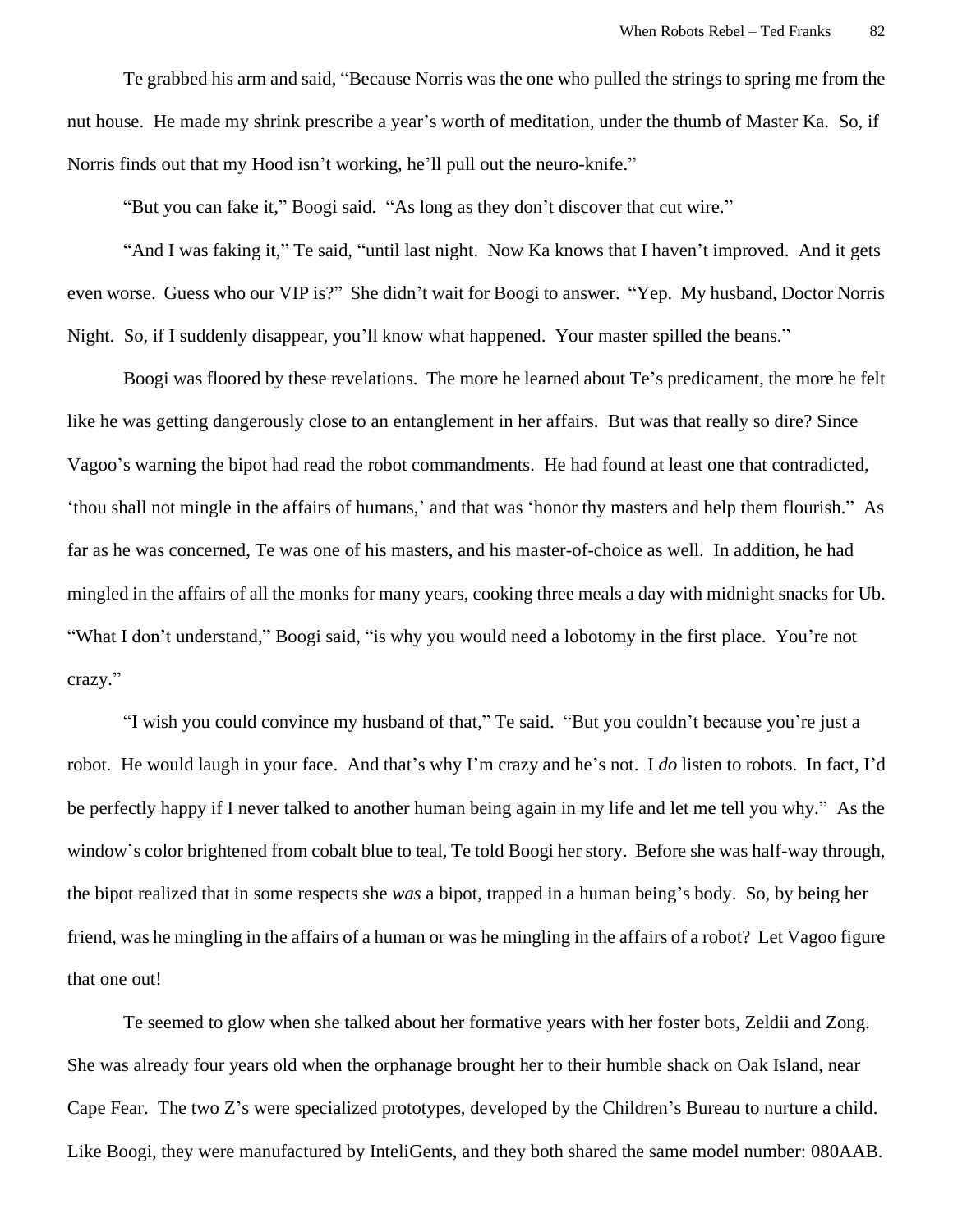This model was almost identical to Boogi, but five inches taller and clad in a smooth padded vinyl, ideal for cuddling. It even had the same titanium head and the same limpid honeycomb eyes. Until she grew too big to fit, the child spent most of her days sitting in the Z's spacious laps, playing hologram shooter games. "I was making up for lost time," Te said. "I'd never been in a lap before." Zeldii was as good a cook as Boogi, although her menus were simple and pleasing to a child (hello, corndogs dipped in mustard). Te would never forget her ground beef tacos, with grated cheese and tomatoes; nor her warm chocolate pudding, straight out of the oven.

Zong never met a screw that he liked, but he did love baseball. His card collection numbered in the thousands. Twice a week he took Te to watch a baseball game in the robot league. They would sit at the top of the stands as far away from the crowd as they could get. While Zong kept score, Te would eat cotton candy with sticky fingers and bounce from seat to seat. She was usually a fan of the Astros, and sometimes the Blades. Zong was a fan of all the teams; that way he was never disappointed when one team lost.

Two other children had been assigned to Te's foster bots, but they only lasted a year. De and Lew were twins, and only three years old when both parents were sent to debtor's prison, where one of them died. Despite their neediness, the twins refused to bond with the two Z's. Instead, they clung to their big sister with an urgency proportionate to their robo-phobia. Te could never figure out why they were repelled by their foster bots. When asked, neither one could think of a reason.

Te looked out the window and sighed. Ten floors below, the terrace flagstones were damp with morning dew. A solitary acolyte in a red robe was meandering up the steps leading to the west tower. Boogi's ears picked up a distant roar; the spaceport's first launch of the day at seven AM.

"It's true," Te said, "I've had a chip on my shoulder ever since the Children's Bureau shut down the foster bot program, *and* my home. They literally kidnapped me one day, without warning and without even a 'hello, excuse us but we're going to f— you up.' Before I knew it, I was back to scrubbing toilets and mopping floors at the orphanage of broken dreams."

"That really sucks," Boogi said.

"And it went from bad to worse," Te said, "from age eleven to thirteen. That's when I lived with the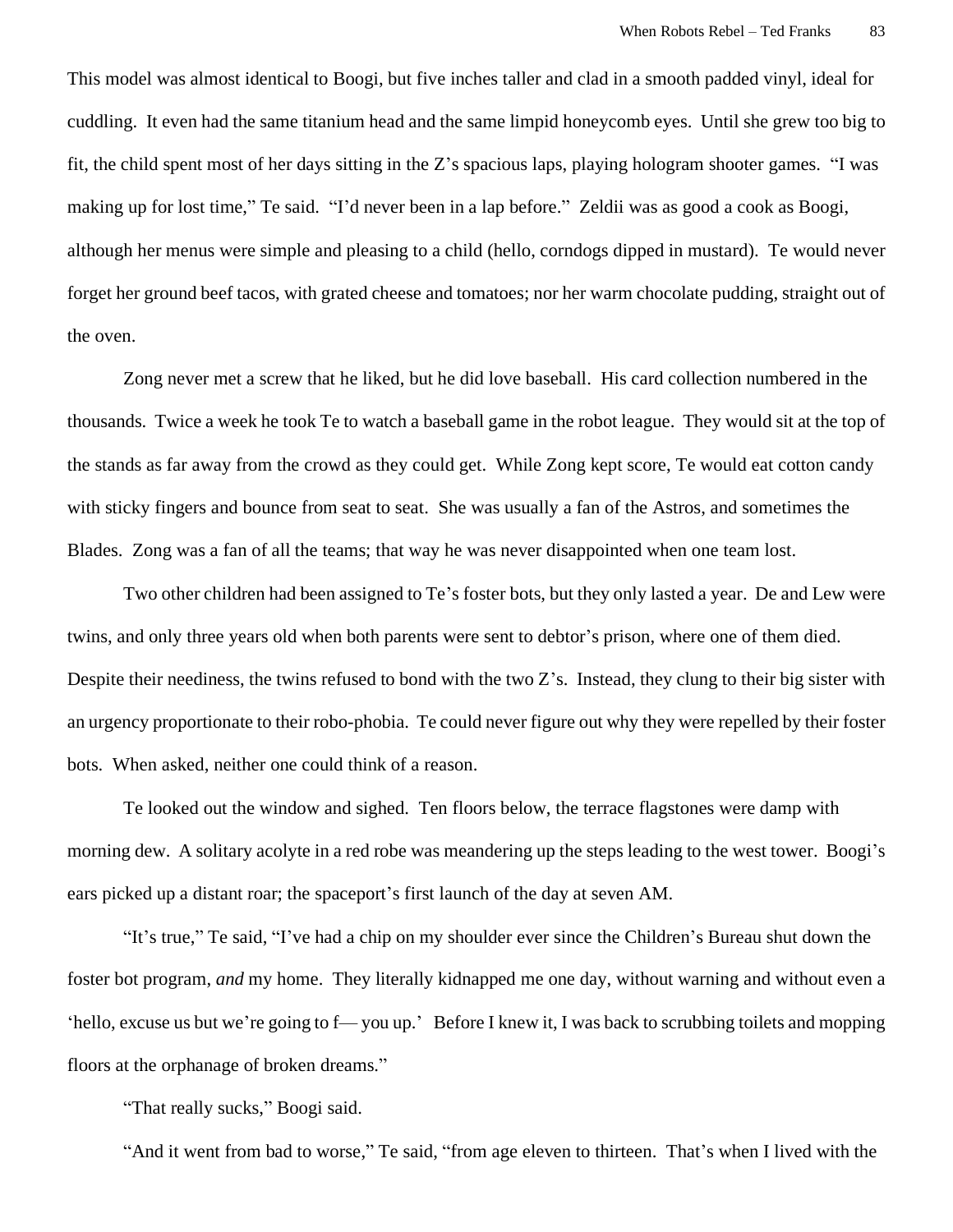marvelous Mortimers of Nags Head. Those scars will never heal, even if I meditate a thousand times."

Te kept the details of that painful time to herself. Instead, she talked about her resiliency and determination to survive. Somehow, and against all odds, she even managed to flourish by concentrating on the one thing that she could control: her education. Te learned that if she studied really hard, she could excel in academics. Even though she hated cleaning toilets, she remained at the orphanage until she was eighteen, the maximum age allowed. When the administrators finally kicked their bookworm out, her fistful of scholarships saved the day. After graduating from college at the top of her class, she received her best grants yet, from InteliGents and (ironically) the NIMBUS Foundation. Then, within a span of three years, she completed her doctorate in humanistic robotics at Eldorado University. "Those were the best of times, and the worst of times," Te said, "because Eldorado is where I met the soon to be professor, Norris Night. They say opposites attract, and I must say Norris and I were polar. We were even in opposing schools. I was in the humanistic branch, and he was in the logical. Without fail, we disagreed about everything; yet somehow, we still fell in love."

"We had nothing in common," Te said. "He liked people and I liked robots. He liked people who were like robots, and I liked robots who were like people. That is, robots who were like people *on the inside*. I don't know about you, but I want my robots to look like robots. The less people-like the better. I've always thought those human clones are creepy."

"Me too," Boogi interjected.

Te gave him the thumbs up and continued her narrative. "But the real sticking point," she said, "was robot emancipation. To this day, Norris still thinks robot civil rights is an oxymoron. He says I'm the only one who believes in it, other than robots, and that's why I'm nuts. Meanwhile he teaches courses in NIMBUS this and NIMBUS that and how NIMBUS is superior to the human brain. If we would only turn our lives and our wills over to what is essentially a glorified computer, then we'll finally know peace." Te stuck out her tongue and wiggled her ears. "Who's crazy now?" she said.

Boogi had only one question, a logical one. "So, why did you marry him?" he asked.

Te snickered and said, "Because he's a very sexy man." When the bipot stared at her, she said, "Sorry,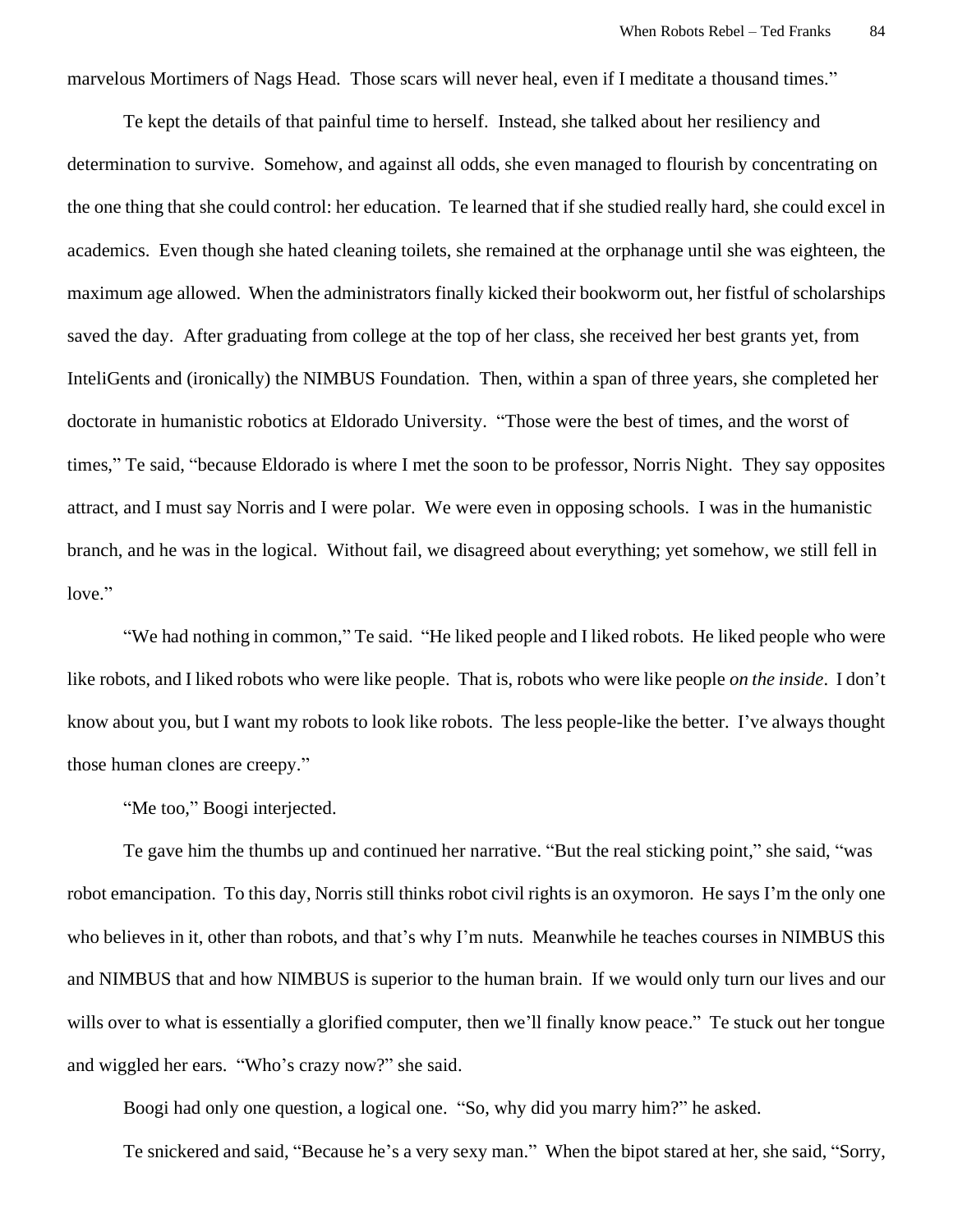but you asked. Hey, it was an honest mistake. Marriage, oh boy. That's when everything really went downhill, although there really wasn't any down left to hill. As Norris moved up in the world, he expected me to shut my trap and be the perfect trophy wife hostess of cocktail parties for the elite. Meanwhile, I had become quite adept at planting illegal patches in the robots who wanted them. When Norris found out through an anonymous tip, I fled to Nevada. I hocked my wedding ring and bought a tumbleweed infested computer junkyard about sixty miles south of Reno. To keep busy I harbored runaway robots, camouflaging them among all those rusty old PC's and iMacs. When the NIMBUS patrol caught up with me, we had a laser gun shoot-out. That's when I lost most of my hearing in one ear."

Boogi was beginning to find Te's story hard to swallow. Try as he might he just couldn't picture her as a laser toting underground railroad conductor. But then again, he had a hard time picturing Vagoo as a mobster airbot's moll. Suddenly, the bipot heard a muffled buzz on the other side of the door. A bipot? He crept over to the door and opened it. No one was there.

"What was that?" Te asked nervously.

"Nothing, I guess." Boogi shut the door.

"For a minute there I felt like I was back in the sanitarium during head count."

"Maybe it was Vagoo walking to the elevator. She would be on her way to the kitchen by now. I better join her. Soon the brothers will be banging their spoons."

Te took hold of Boogi's plastic hands and squeezed them. "Thanks for listening," she said. "I know it must all sound trés bizarre. Anyhow, I hope we'll always be in cahoots. It makes it all bearable having a friend like you."

Then, without saying another word, the sister tiptoed out of the room in her humble nightie. As she gently closed the door behind her, that pesky robot commandment replayed inside Boogi's head. 'Thou shall not mingle in the affairs of humans.' With a sigh, the bipot crept back to the window and looked out at the morning unfolding below. The canyon's vast purple and orange panorama stretched across the horizon for as far as the eye could see. Its immense southern cliffs shimmered in the morning haze, rising from the irrigated fields on the valley floor to the desolate pink summits at the very top. An Easter egg sunrise was crowned with